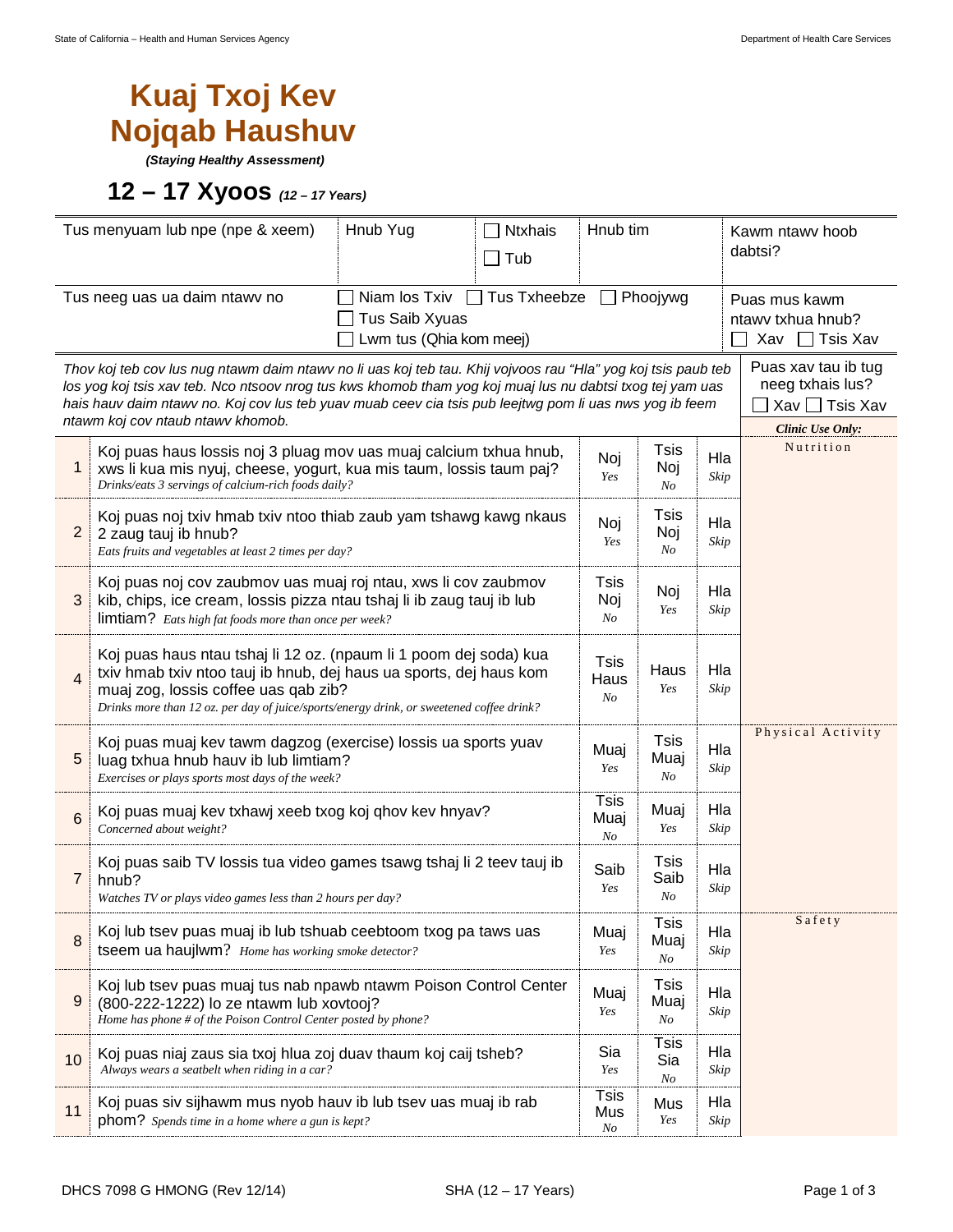| $12 \overline{ }$                                                                                                       | Koj puas siv sijhawm mus nyob nrog ib tus tibneeg uas nqa ib rab<br>phom, rab riam, lossis lwm hom riam-phom?<br>Spends time with anyone who carries a gun, knife, or other weapon?                                                                                   | Tsis<br>Mus<br>No                     | Mus<br>Yes                  | Hla<br>Skip |                               |  |
|-------------------------------------------------------------------------------------------------------------------------|-----------------------------------------------------------------------------------------------------------------------------------------------------------------------------------------------------------------------------------------------------------------------|---------------------------------------|-----------------------------|-------------|-------------------------------|--|
| 13                                                                                                                      | Koj puas niaj zaus ntoo lub kausmom thaiv taubhau thaum koj caij<br>bike, skateboard, lossis scooter?<br>Always wears a helmet when riding a bike, skateboard, or scooter?                                                                                            | Ntoo<br>Yes                           | Tsis<br><b>Ntoo</b><br>No   | Hla<br>Skip |                               |  |
| 14                                                                                                                      | Koj puas tau pom leej twg raug tibneeg tsimtxom lossis ua tsiv rau<br>dua li? Ever witnessed abuse or violence?                                                                                                                                                       | Tsis<br>Tau<br>No                     | Tau<br>Yes                  | Hla<br>Skip |                               |  |
| 15                                                                                                                      | Koj puas tau raug ntaus, npuaj plu, ncaws, lossis raug lwm tus ua<br>rau koj lub cev mob (lossis koj tau ua rau lwm tus raug mob) xyoo<br>tas los? Been hit, slapped, kicked, or physically hurt by someone (or has he/she hurt<br>someone) in the past year?         | Tsis<br>Tau<br>No                     | Tau<br>Yes                  | Hla<br>Skip |                               |  |
| 16                                                                                                                      | Koj puas tau raug thab lossis pheej ntshai nyob tsam lwm tus ho<br>thab koj hauv tsev kawm ntawv/ib ncig zejzos (lossis raug thab<br>cyber-bullied)?<br>Ever been bullied or felt unsafe at school/neighborhood (or been cyber-bullied)?                              | Tsis<br>Tau<br>No                     | Tau<br>Yes                  | Hla<br>Skip |                               |  |
| 17                                                                                                                      | Koj puas txhuam hniav thiab siv txoj xov dig hniav txhua hnub?<br>Brushes and flosses teeth daily?                                                                                                                                                                    | Txhuam<br>Yes                         | <b>Tsis</b><br>Txhuam<br>No | Hla<br>Skip | Dental Health                 |  |
| 18                                                                                                                      | Koj puas niaj zaus tu siab, tsis xav ua dabtsi lossis tag kev cia siab<br>li lawm? Often feels sad, down, or hopeless?                                                                                                                                                | Tsis<br>Tu<br>N <sub>O</sub>          | Tu<br>Yes                   | Hla<br>Skip | Mental Health                 |  |
| 19                                                                                                                      | Koj puas siv sijhawm mus nyob nrog tej tus tibneeg uas haus<br>luamyeeb? Spends time with anyone who smokes?                                                                                                                                                          | Tsis<br>Siv<br>No                     | Siv<br>Yes                  | Hla<br>Skip | Alcohol, Tobacco,<br>Drug Use |  |
| 20                                                                                                                      | Koj puab haus luamyeeb lossis ntsuas luamyeeb?<br>Smokes cigarettes or chews tobacco?                                                                                                                                                                                 | Tsis<br>Haus<br>$N_{O}$               | Haus<br>Yes                 | Hla<br>Skip |                               |  |
| 21                                                                                                                      | Koj puas siv lossis hnia tej yam tshuaj kom koj qaug, xws li, haus<br>xas, yeeb dawb, yeeb (crack), Methamphetamine (meth), ecstasy,<br>thiab lwm yam? Uses or sniffs any substance to get high?                                                                      | Tsis<br>Siv<br>No                     | Siv<br>Yes                  | Hla<br>Skip |                               |  |
| 22                                                                                                                      | Koj puas siv tej yam tshuaj uas tsis yog xaj los rau koj noj?<br>Uses medicines not prescribed for her/him?                                                                                                                                                           | <b>Tsis</b><br>Siv<br>No              | Siv<br>Yes                  | Hla<br>Skip |                               |  |
| 23                                                                                                                      | Koj puas haus dej hauv cawv li ib zaug lossis tshaj ntawd zaug<br>hauv ib lub limtiam? Drinks alcohol once a week or more?                                                                                                                                            | <b>Tsis</b><br>Haus<br>No             | Haus<br>Yes                 | Hla<br>Skip |                               |  |
| 24                                                                                                                      | Yog koj haus dej haus cawv, koj puas haus ntau txaus uas ua rau<br>koj gaug lossis cia li tsis nco gab li lawm?<br>If she/he drinks alcohol, drinks enough to get drunk or pass out?                                                                                  | Tsis<br>Haus<br>No                    | Haus<br>Yes                 | Hla<br>Skip |                               |  |
| 25                                                                                                                      | Koj puas muaj cov phoojywg lossis cov tibneeg hauv tsevneeg uas<br>siv yeeb-tshuaj lossis haus dej haus cawv?<br>Has friends/family members who have problems with drugs or alcohol?                                                                                  | <b>Tsis</b><br>Muaj<br>N <sub>O</sub> | Muaj<br>Yes                 | Hla<br>Skip |                               |  |
|                                                                                                                         | Koj puas tsav tsheb tom qab koj haus dej haus cawv, lossis caij<br>hauv ib lub tsheb uas tus tibneeg tsav tau haus dej haus cawv<br>lossis siv yeeb-tshuaj? Drives a car after drinking, or rides in a car driven by<br>someone who has been drinking or using drugs? | Tsis<br>Tsav<br>No                    | Tsav<br>Yes                 | Hla<br>Skip |                               |  |
| Tej lus koj teb txog txoj kev nrog txiv neej poj niam pw thiab hais txog qhov koj xav ua koj lub neej yav tom ntej muab |                                                                                                                                                                                                                                                                       |                                       |                             |             |                               |  |
|                                                                                                                         | Koj puas tau raug yuam lossis haub kom nrog lwm tus pw uake ua<br>niamtxiv dua li? Ever been forced or pressured to have sex?                                                                                                                                         | Tsis<br>Tau<br>No                     | Tau<br>Yes                  | Hla<br>Skip |                               |  |